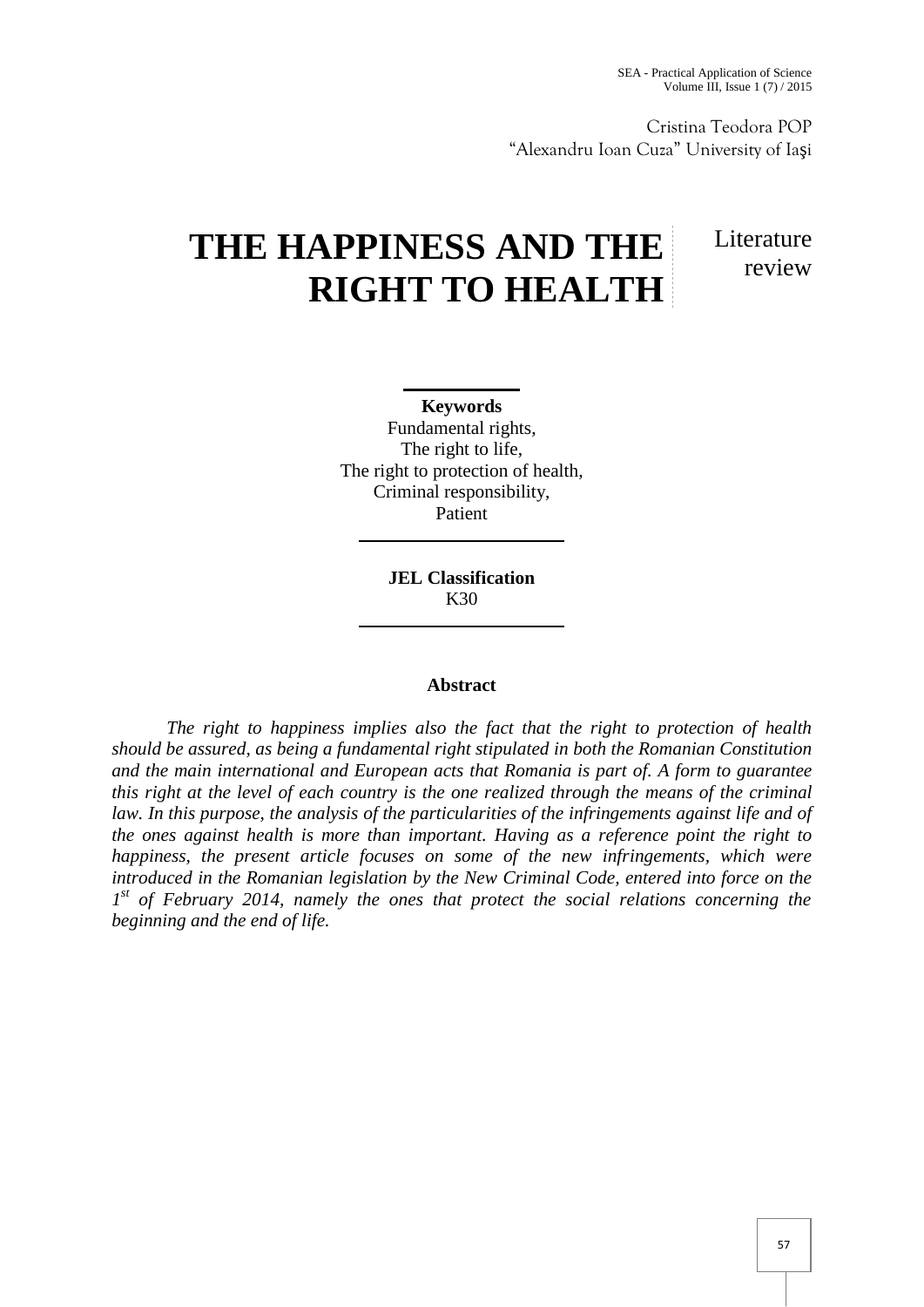In the conditions of the rule of law, the right to happiness implies, among others, that the state should grant to its citizens the right to protection of health. This right is stipulated in different forms in the main international and European acts that Romania is part of. Thus the right to the protection of health is ruled at articles 9 and 12 of the International Covenant on Economic, Social and Cultural Rights, in the Preamble of the Constitution of the World Health Organization and at article 25 of the Universal Declaration of Human Rights. The same right is also stipulated at articles 11 and 13 of the Social European Charter, at article 35 of the Charter of the Fundamental Rights of the European Union, and at article 168 of the Treaty on the Functioning of the European Union (Muraru I., T n sescu E. S., 2008)

Therefore the protection of health appears as a debt, the states having the obligation to endeavor to grant this right according to their inner social, economic and politic conditions (Deleanu I. 2006).

The right to the protection of health is ruled in the Romanian Constitution at article 34, according to which this right is granted by the state and the state has the obligation to take the necessary measures to assure the public hygiene and health.

A form to assure this right at the national level is the one realized by the criminal law regulations. In the Romanian legislation, there are infringements that protect the social relations regarding the public health in both Criminal Code and special laws (Toader, 2014a)

Considering as landmark the right to happiness, of all these infringements I will refer in this article at two of the ones regarding the beginning and respectively the end of the physical person's life.

Thus the Romanian Criminal Code rules at article 202 the infringement of harming the fetus and at article 190 the infringement of killing at the victim's request. Both of these stipulations are somehow new in the Romanian criminal legislation, being introduced as criminal provisions by Law no.286/2009 regarding the Criminal Code, well-known in the Romanian society as The New Criminal Code, which entered into force at the 1<sup>st</sup> of February 2014 (Toader T., 2014b). If the second follows the tradition of the Romanian criminal law, being incriminated by article 468 of the Romanian Criminal Cod of 1936, as well (Cioclei V., 2012), the first is totally new in the Romanian legal architecture, having the aim to cover a long disputed gap of legislation (Cioclei V., 2012).

The first infringement protects, at paragraph (1) and (2) of article 202 of the Criminal Code, the fetus from the moment the process of nativity starts until the moment this process ends, a time interval whose length differs from case to case

and during which the baby depends on his mother (Toader T., 2013). For this reason, all the acts or facts of violence committed against the fetus between the two specified moments are incriminated, no matter if they are committed by the mother or by another person. As in Romania the most giving birth processes take place in the specialized hospitals or specialized departments of the usual hospitals and the same process legally may be fulfilled at home only with specialized medical assistance (see Law no. 307/2004), the active subject of this infringement will always be the doctor, another person who has the right to assist the bear act or the child's mother herself (Toader T., 2013).

The condition that the acts of violence or, on contrary, of passivity of the active subject who should take necessary measures to protect or to rescue the baby who is to be born, to be considered an infringement is, according to paragraph (1) of article 202 of the Criminal Code, that the extrauterine life of the fetus to be restrained, and according to paragraph (2) of this article that it has as result a subsequent body injury of the child or its death.

It is important to be noticed that while paragraph (7) of article 201 of the same Criminal Code excludes the criminal responsibility of the mother who interrupts her own pregnancy, no matter in which conditions of health, month of gravidity or social or economic conditions, legalizing in this way the abortion committed by mother, as a direct application of article 26 paragraph (2) of the Romanian Constitution (According to article 26 paragraph (2) of the Romanian Constitution, the person has the right to rule herself, if she doesn't violate the rights and the liberties of others, the public order and the morals), which stipulates the right of the person to rule on herself, article 202 of the Criminal Code respects and protects the rights of the person who is being born, punishing the mother who commits such acts with the same criminal penalty like any other possible active subject. Even so, according to paragraph (4) of the analyzed article 202, if the mother commits the acts incriminated by paragraph (1) and (2) of article 202, under psychological disorder, the penalties stipulated at these two paragraphs will be reduced at half. Although the legislator doesn't mention expressly, it is to be understood that the psychological disorder of the mother that paragraph (4) of article 202 talks about is occurred by the act of nativity; and anyhow this situation of psychological disorder must be ascertained by a medico-legal expertise, which is mandatory in this case, according to article 184 paragraph (1) of the Criminal procedure Code (Toader T., 2014c). And finally, going back to the right of the person to rule on herself, as part of the fundamental right to private and familial life, ruled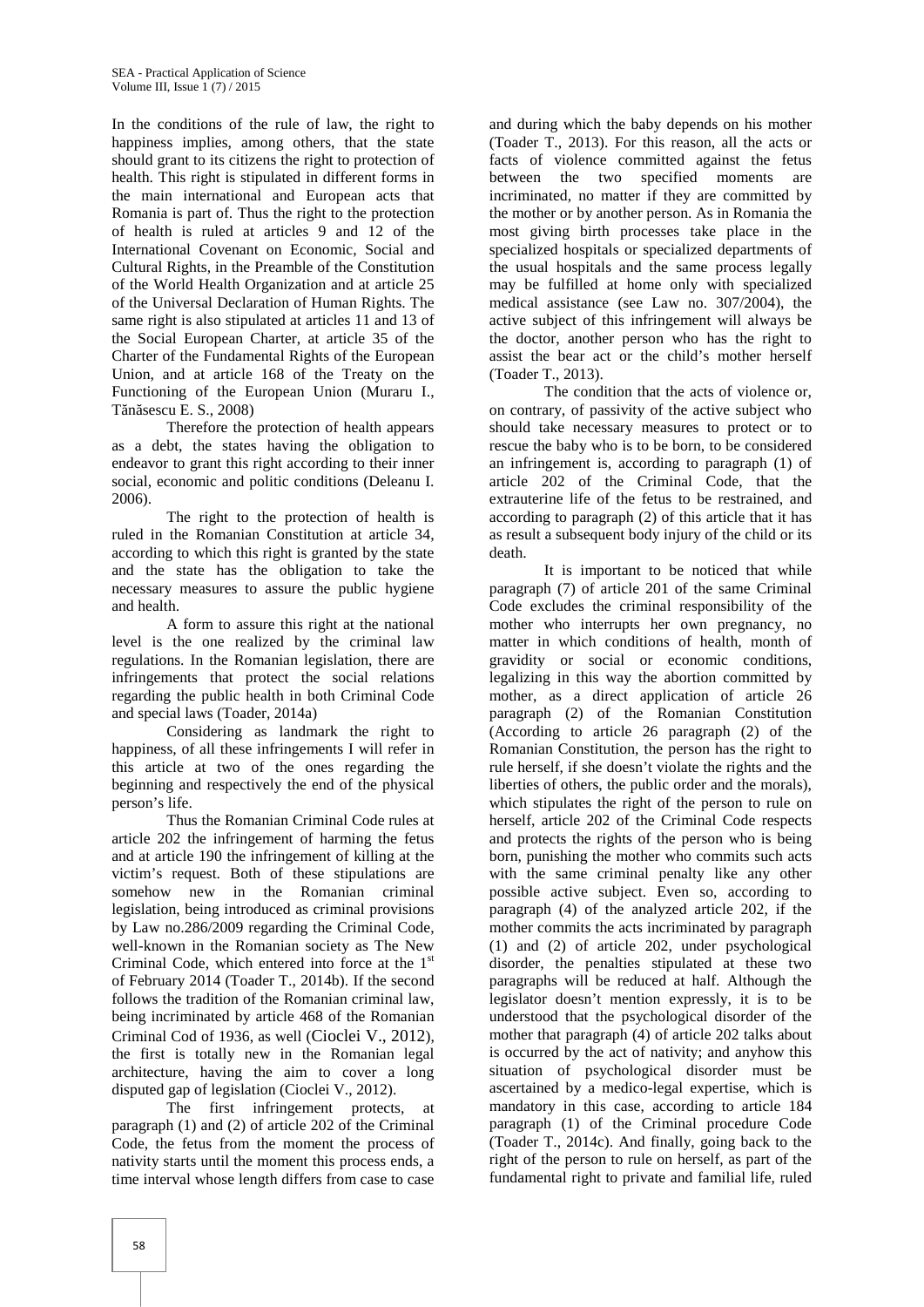by article 26 of the Romanian Constitution, paragraph (7) of article 202 of the Criminal Code, absolves of criminal penalty the mother who injures her fetus during the pregnancy.

At the same time, due to the specific risks of the medical acts, according to paragraph (6) of article 202 of the Criminal Code, if the restrain of the extrauterine life, the physical prejudice or the death of the fetus is determined by the action committed by a doctor or by a person from the medical stuff who is authorized to assist at the nativity process or to watch the pregnancy and if the facts were committed during the medical act and respecting the legal or the professional provisions, in the interest of the pregnant woman or of the fetus, these facts are not considered as an infringement.

Referring to article 190 of the Criminal Code that incriminates the voluntary euthanasia, no matter active or passive, it is to be observed that this legal norm excludes any possible future regulation in the Romanian legislation of the assisted death. Being an attenuate form of murder, the infringement was named by the legislator with a synonym of the Romanian word used for the other categories of offences referring to suppression of human life, in order that it should not be considered as an antecedent that could complete the content of the infringement stipulated at article 189 paragraph 1 letter e) of the Criminal Code, namely the qualified murder committed by a person who has done in the past another homicide or a tentative to homicide (Cioclei V., 2012).

Thus the constitutive content of the infringement of killing at the demand of the victim is fulfilled if the victim's request is express, serious, aware and repeated, in the conditions in which the victim is suffering from incurable diseases or from serious infirmity medically attested and this causes permanent hard bearable sufferings. As follows, the consent of the victim is not relevant in the perspective of the criminal responsibility (Toader T., 2013), and any crime against life committed in other circumstances will be murder or qualified murder, if it meets the conditions stipulated at art.188 and art.189 of the Criminal Code. The infringement can be committed by any person (Toader T., 2013), but if the active subject has a certain qualification, as doctor or medical assistant, the killing at the demand of the victim can enter in competition with other offences committed in this quality.

Another worthy of mention aspect is that the age of the victim of this infringement is not important, and actually the stipulation of such an age above which the facts incriminated at article 190 of the Criminal Code do not represent an offence, would be unconstitutional from the point of view of nondiscrimination principle stipulated at article 16 of the Romanian Fundamental Law and

article 14 of the Convention for the Protection of Human Rights and Fundamental Freedoms.

Going back again to the ante referred article 26 paragraph 2 of the Romanian Constitution, which actually is considering the physical liberty, the right that anybody has to rule his own body (Muraru I., T  $\pi$  sescu E. S., 2008), it is to be understood that the Romanian legislator agreed, according to the actual stage of the moral evolution of the Romanian society, that any person may dispose of herself, but there are no circumstances in that she is entitled to dispose of somebody else's life.

As there is no practice in Romania in applying article 190 of the Criminal Code, which actually entered into force on the  $1<sup>st</sup>$  of February 2014, looking forward the jurisprudence of the European Court of Human Rights, a case that is worthy to point to is *Lambert and Others versus France*, in which the victim, an teenager who suffered a head injury in a road-traffic accident, in 2008, is being kept alive by artificial nutrition and hydration. In this case, the European Court of Human Rights was applied to on the  $23<sup>rd</sup>$  of June 2014 by some relatives of the victim, after the Administrative Tribunal of Chalons-en- Champagne, applying the "Leonetti" Act on the rights of patients and the ending of life (Law no.2005-370 on 22 April 2005), decided in the first instance, on the  $11<sup>th</sup>$  of January 2014, that the doctor treating Vincent Lambert must discontinue the patient's nutrition and hydration, and the Conseil d'État, declared lawful this decision. What is interesting to mention is the fact that the Conseil d'État did not directly applied the law in order to take this decision, but based its reasoning on a medical expert's report, as it was necessary to settle if Vincent Lambert was at "the end of life" and if the artificial alimentation and hydration consist "a treatment that can be interrupted in the case it becomes unreasonable", in the understanding of the "Leontti" Law (Belrhomari N., 2014). In this situation the decision of the Conseild'État was based on both medical and bioethical arguments. Anyhow the syntagm "end of life" in the "Leonetti" Law had been explained by the doctrine in connection to a certain age of the patient (Le Gac- PechS., 2014), explanation that, in my opinion, enters in conflict with the principle of non discrimination, as I have already mentioned above. Waiting for the decision of the European Court of Human Rights, the doctrine who has been analysing the French law from the view of Vincent Lambert Case has risen up the question if the "Leontti" Act actually rules the passive or the active euthanasia, according to the declared purpose of this law (Le Gac-Pech S., 2014), and if the euthanasia generally speaking is really moral and legal (Schooyans M., 2014).